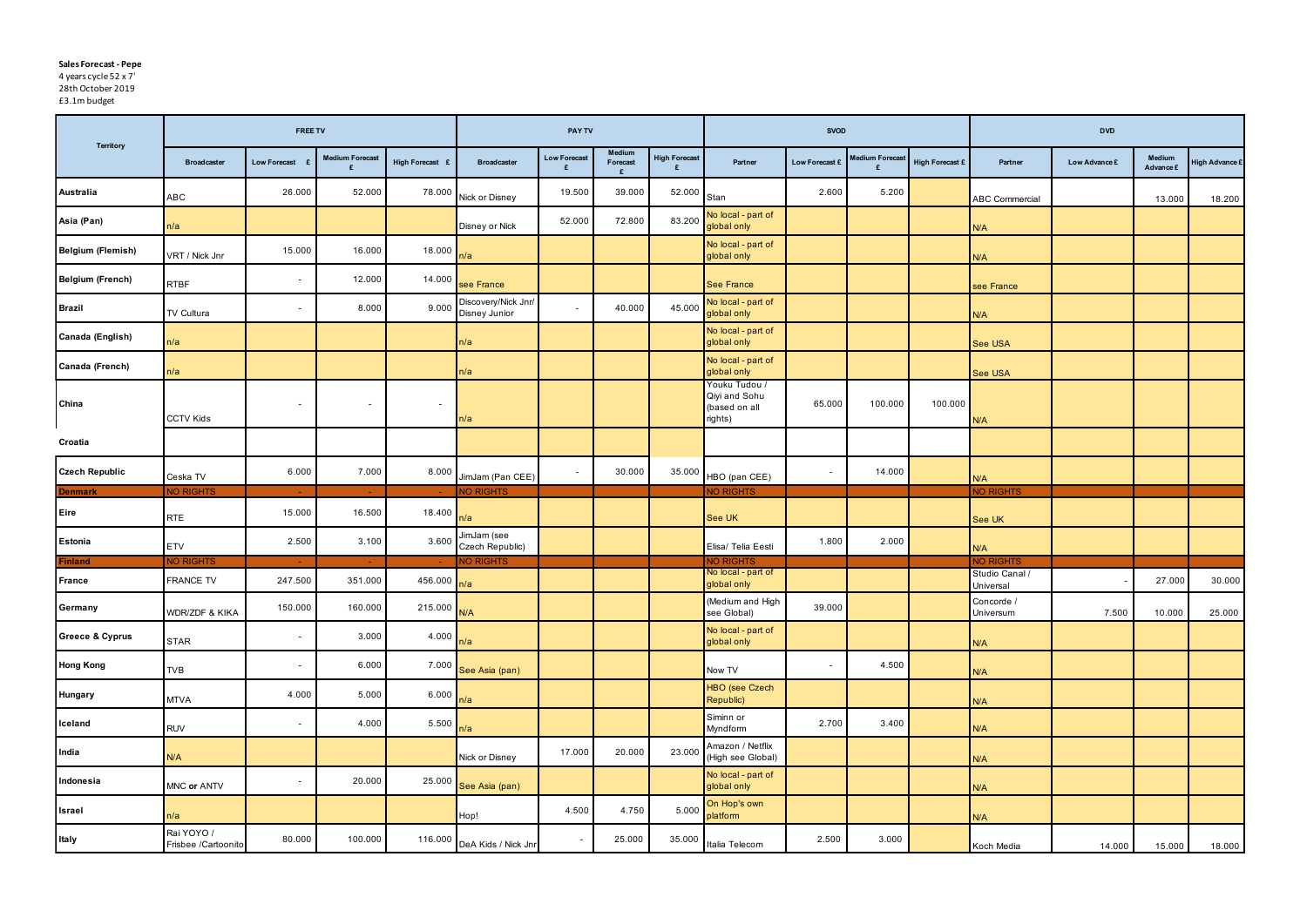| Japan                      | <b>NHK</b>                                                          |                          | 78.000  | 91.000  | Disney or Turner               | 26.000                   | 31.200  | 46.800  | No local - part of<br>global only                  |        |       | <b>TFC</b>                  |        | 5.000   | 6.000   |
|----------------------------|---------------------------------------------------------------------|--------------------------|---------|---------|--------------------------------|--------------------------|---------|---------|----------------------------------------------------|--------|-------|-----------------------------|--------|---------|---------|
| Kazakhstan                 | Balapan                                                             | 3.000                    | 4.000   | 4.400   | n/a                            |                          |         |         | No local - part of<br>global only                  |        |       | N/A                         |        |         |         |
| Latvia                     | LTV                                                                 | 2.600                    | 2.800   | 3.200   | n/a                            |                          |         |         | Lattelecom                                         | 500    | 750   | N/A                         |        |         |         |
| <b>Mexico</b>              | Canal 11                                                            | $\sim$                   | 18.000  | 20.000  | <b>See Brazil</b>              |                          |         |         | No local - part of<br>global only                  |        |       | N/A                         |        |         |         |
| <b>Netherlands</b>         | Zappelin / Nick Jnr                                                 | 30.000                   | 35.000  | 40.000  | n/a                            |                          |         |         | No local - part of<br>global only                  |        |       | N/A                         |        |         |         |
| <b>Norway</b>              | <b>NO RIGHTS</b>                                                    |                          |         |         | <b>NO RIGHTS</b>               |                          |         |         | <b>NO RIGHTS</b>                                   |        |       | <b>NO RIGHTS</b>            |        |         |         |
| Peru                       |                                                                     |                          |         |         |                                |                          |         |         |                                                    |        |       |                             |        |         |         |
| Poland                     | n/a                                                                 |                          |         |         | Teletoon (Canal<br>Plus)       | 5.000                    | 6.000   | 7.000   | See Poland DVD                                     |        |       | Galapagos/Cass<br>Film      | 3.100  | 3.600   | 4.000   |
| Portugal                   | n/a                                                                 |                          |         |         | Canal Panda                    | 4.500                    | 4.750   | 5.000   | No local - part of<br>global only                  |        |       | N/A                         |        |         |         |
| Russia                     | CTC/Carousel                                                        | $\overline{\phantom{a}}$ | 12.000  | 16.000  | n/a                            |                          |         |         |                                                    |        |       |                             |        |         |         |
| Singapore                  | Mediacorp                                                           | $\overline{\phantom{a}}$ | 3.500   | 4.000   | See Asia (pan)                 |                          |         |         | No local - part of<br>global only                  |        |       | N/A                         |        |         |         |
| Slovakia                   | <b>RTVS</b>                                                         | 5.000                    | 5.700   | 5.900   | JimJam (see<br>Czech Republic) |                          |         |         | HBO (see Czech<br>Republic)                        |        |       | N/A                         |        |         |         |
| Slovenia                   | <b>RTV</b>                                                          | 7.000                    | 7.500   | 8.000   | JimJam (see<br>Czech Republic) |                          |         |         | HBO (see Czech<br>Republic)                        |        |       | N/A                         |        |         |         |
| <b>South Africa</b>        | N/A                                                                 |                          |         |         | Cbeebies                       | 10.400                   | 11.500  | 12.500  | Showmax/iFlix-flat<br>fee                          | 1.500  | 2.200 | N/A                         |        |         |         |
| <b>South Korea</b>         | <b>EBS</b>                                                          |                          |         |         | <b>Tooniverse</b>              |                          |         |         | KTH, Kids 1 and<br><b>others</b>                   | 2.600  | 3.900 | N/A                         |        |         |         |
| <b>Spain</b>               | ETB and TV3                                                         | 25.000                   | 27.500  | 30.000  | Canal Panda                    | $\sim$                   | 5.000   | 5.500   | No local - part of<br>global only                  |        |       | N/A                         |        |         |         |
| <b>Sweden</b>              | NO RIGHTS                                                           |                          |         |         | NO RIGHTS                      |                          |         |         | NO RIGHTS                                          |        |       | <b>NO RIGHTS</b>            |        |         |         |
| <b>Switzerland -French</b> | <b>RTS</b>                                                          | $\overline{\phantom{a}}$ | 18.000  | 21.500  | n/a                            |                          |         |         | n/a                                                |        |       | N/A                         |        |         |         |
| <b>Switzerland -Italy</b>  | <b>RSI</b>                                                          | 20.000                   | 23.000  | 27.500  | n/a                            |                          |         |         | n/a                                                |        |       | N/A                         |        |         |         |
| <b>Taiwan</b>              | N/A                                                                 |                          |         |         | EBC / YOYO                     | $\sim$                   | 8.000   | 9.000   |                                                    |        |       |                             |        |         |         |
| <b>Taiwan</b>              |                                                                     |                          |         |         |                                |                          |         |         |                                                    |        |       |                             |        |         |         |
| <b>Thailand</b>            | Thai PBS                                                            | 9.000                    | 10.000  | 11.000  | See Asia (pan)                 |                          |         |         | No local - part of<br>global only                  |        |       | N/A                         |        |         |         |
| <b>Turkey</b>              | Zarok TV                                                            | 2.000                    | 2.500   | 3.000   | n/a                            |                          |         |         | No local - part of<br>global only                  |        |       | N/A                         |        |         |         |
| <b>Pan Middle East</b>     | MBC3 / belN                                                         | 19.000                   | 20.000  | 21.000  | E-Vision (Pay TV<br>only)      | 3.500                    | 4.000   | 4.400   | E-Vision (SVOD,<br>only)                           | 1.000  | 1.100 | N/A                         |        |         |         |
| <b>UK</b>                  | Low Milkshake or<br>Tiny Pop / Medium<br>Disney / High:<br>Cbeebies | 260.000                  | 450.000 | 465.000 | n/a                            |                          |         |         | Amazon / Netflix<br>Medium and High<br>see Global) | 50.000 |       | Studio Canal /<br>Universal | 30.000 | 100.000 | 120.000 |
| <b>Ukraine</b>             | $P$ ixel/1+1                                                        | 1.800                    | 2.000   | 2.300   | n/a                            |                          |         |         | No local - part of<br>global only                  |        |       | N/A                         |        |         |         |
| <b>USA</b>                 | n/a                                                                 |                          |         |         | Nick Jr / PBS /<br>Disney      | $\overline{\phantom{a}}$ | 400.000 | 465.000 | (Medium and High<br>see Global)                    | 50.000 |       | N-Circle / PBS              | 30.000 | 36.000  | 40.000  |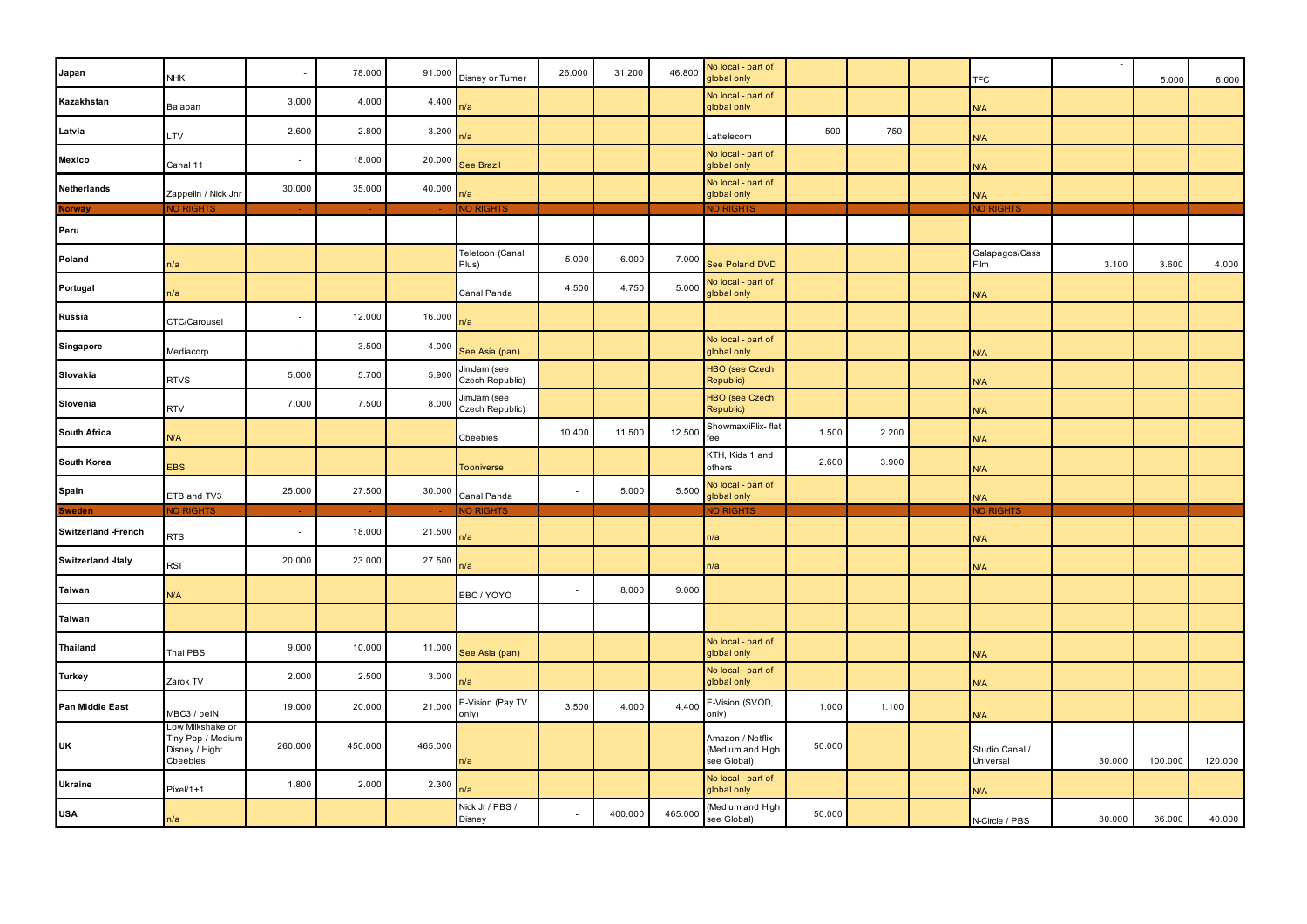| <b>GLOBAL SVOD</b> |                |         |           |           |               |         |                    |         | * High: Netflix Global<br><b>Excluive SVOD License</b><br>*Medium:<br>price<br>Netflix Exclusive SVOD in<br>UK, Germany, USA<br>elswhere is non-exclusive<br>*Low: non-exclusive<br>SVOD (see local<br>territories for individual<br>License Fees) |         | 700.000 | 1.000.000 |     |        |         |         |
|--------------------|----------------|---------|-----------|-----------|---------------|---------|--------------------|---------|----------------------------------------------------------------------------------------------------------------------------------------------------------------------------------------------------------------------------------------------------|---------|---------|-----------|-----|--------|---------|---------|
|                    |                |         | М         |           |               |         | <b>D.A.</b><br>IVI |         |                                                                                                                                                                                                                                                    |         | М       |           |     |        | М       |         |
| <b>TOTALS</b>      | <b>FREE TV</b> | 930.400 | 1.483.100 | 1.757.300 | <b>PAY TV</b> | 142.400 | 702.000            | 833.400 | <b>SVOD</b>                                                                                                                                                                                                                                        | 219.200 | 840.050 | 1.100.000 | DVD | 84.600 | 209.600 | 261.200 |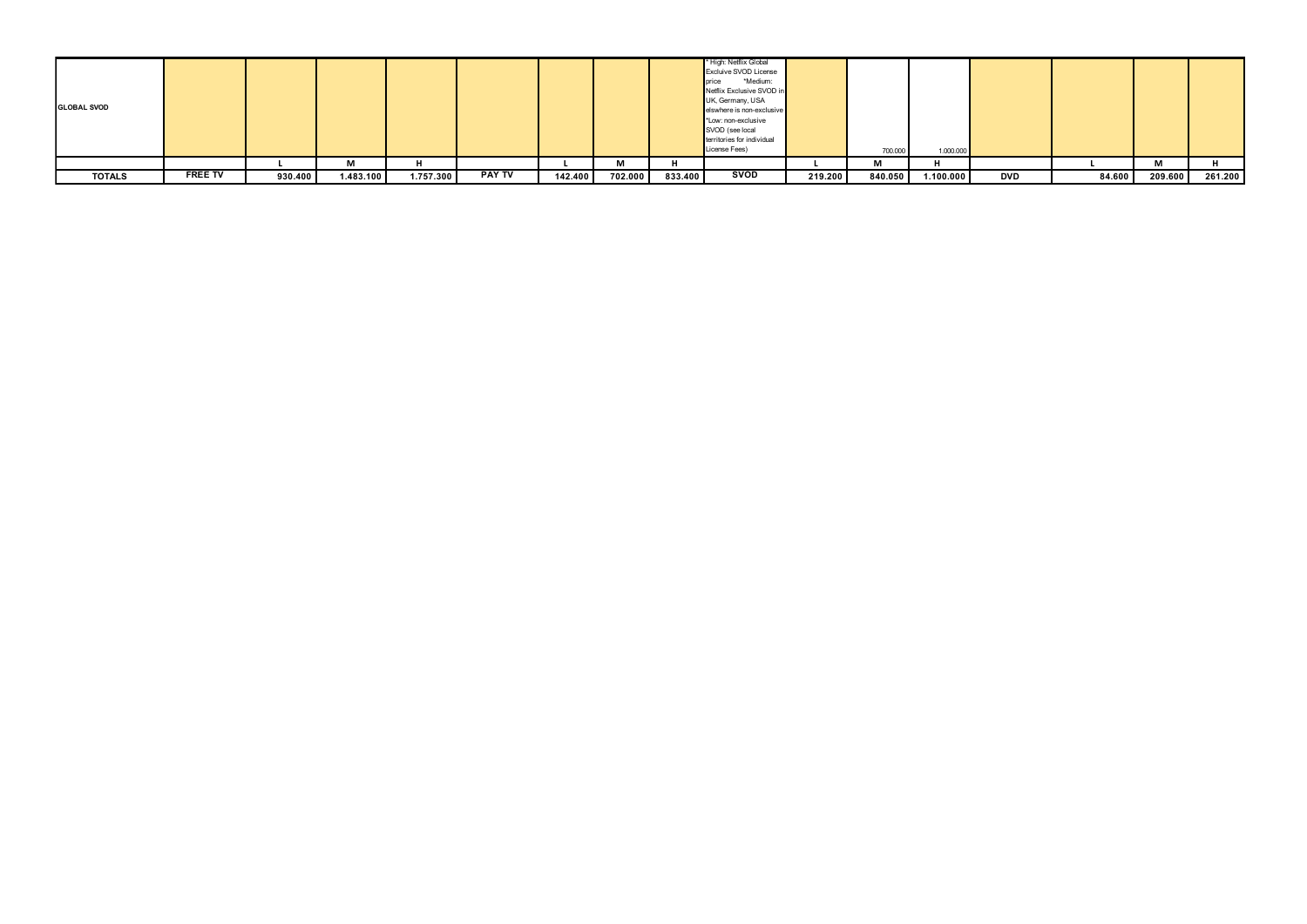## **PEPE - TV-SERIES**

| <b>PLACE</b>              | <b>TYPE</b>         | <b>COMPANY</b>                                | <b>CONTACT</b>               | <b>STATUS</b>                                  | <b>COMMENTS</b>                                                                                                                                                                                                         | <b>ACTIONS</b>           |
|---------------------------|---------------------|-----------------------------------------------|------------------------------|------------------------------------------------|-------------------------------------------------------------------------------------------------------------------------------------------------------------------------------------------------------------------------|--------------------------|
| Denmark                   | TV                  | <b>DR</b>                                     | Pelle Møller                 | <b>LOC</b>                                     |                                                                                                                                                                                                                         |                          |
| Annecy 2019               | TV                  | <b>NRK</b>                                    | <b>Trine Ruud</b>            | LOC                                            |                                                                                                                                                                                                                         |                          |
| Sheffield 2019            | ${\rm TV}$          | YLE                                           | Vicky                        | LOC                                            |                                                                                                                                                                                                                         |                          |
| Cartoon Forum 2020 TV     |                     | <b>SVT</b>                                    | Linda Granath                | LOC                                            |                                                                                                                                                                                                                         |                          |
| Cartoon Forum 2020 TV     |                     | Swiss Radio & Television (SRF)                | <b>BELES Marek</b>           | <b>OFFER CHF 200.000</b>                       | worried about number of voices to be dubbed, lets discuss partnership                                                                                                                                                   | Bible has been forwarded |
| APD 2019                  | TV                  | France Tele                                   | Jean-Baptiste Lamotte        | It works, will see again at Cartoon Forum      |                                                                                                                                                                                                                         | Bible has been forwarded |
| APD 2019                  | ${\rm TV}$          | ZDF                                           | Regina Werner                | Love it, but please contact Kika               |                                                                                                                                                                                                                         | Bible has been forwarded |
| APD 2019                  | ${\rm TV}$          | <b>MDR</b>                                    | Anke Lindemann               | Not in their edditorial line, contact Kika     |                                                                                                                                                                                                                         |                          |
| APD 2019                  | TV                  | <b>BBC Children</b>                           | <b>Desiree Peters</b>        | Waiting for Sarah Müller                       |                                                                                                                                                                                                                         | Bible has been forwarded |
| APD 2019                  | TV                  | SWR                                           | Benjamin Manns               |                                                |                                                                                                                                                                                                                         | Bible has been forwarded |
| APD 2019                  | SVOD                | Hopster                                       | Ellen Solberg                |                                                |                                                                                                                                                                                                                         |                          |
| APD 2019                  | Int. Sales          | Federation Kids & Family                      | Monica Levy                  | Love it, but no money                          |                                                                                                                                                                                                                         |                          |
| APD 2019                  | Int. Sales          | Jetpack distribution                          | Dominique Gardiner           |                                                |                                                                                                                                                                                                                         |                          |
| APD 2019                  | $\overline{?}$      | <b>Tradewind Pictures</b>                     | <b>Helmuth Weber</b>         |                                                |                                                                                                                                                                                                                         |                          |
|                           |                     |                                               |                              |                                                |                                                                                                                                                                                                                         |                          |
| Annecy 2019               | TV                  | Canal+                                        | Chrystel Poncet              | sorry, but I am stopping at Canal              |                                                                                                                                                                                                                         |                          |
| Annecy 2019               | Distribution Gebeka |                                               | Marc Bonny                   | No                                             |                                                                                                                                                                                                                         |                          |
| Annecy 2019               | Distribution        | Les Film du Preau                             | <b>Emmanuelle CHEVALIER</b>  | Interested, wants to see more                  |                                                                                                                                                                                                                         | Bible has been forwarded |
| Annecy 2019               | Producer            | Folivari                                      | Didier                       | <b>No</b>                                      |                                                                                                                                                                                                                         |                          |
| Annecy 2019               | Producer            | Miyu                                          | Emmanuel                     | <b>No</b>                                      |                                                                                                                                                                                                                         |                          |
| Annecy 2019               | Producer            | 2 Minutes                                     | Jean Marc Spinner            | Possible co-producer if French TV participates |                                                                                                                                                                                                                         | Bible has been forwarded |
| Annecy 2019               | Producer            | Les Films de l'Arlequin                       | Dora Benousillio             | No, to big a for us                            |                                                                                                                                                                                                                         |                          |
| Sheffield 2019            | TV                  | <b>YLE</b>                                    | Vicky                        | LOC.                                           |                                                                                                                                                                                                                         |                          |
| Sheffield 2019            | SVOD                | Netflix                                       | Alex Wheeler                 |                                                |                                                                                                                                                                                                                         |                          |
| Sheffield 2019            | TV.                 | VRT - Ketnet                                  | Telidja Klaï ()              | Not interested                                 |                                                                                                                                                                                                                         |                          |
| Sheffield 2019            | TV                  | S <sub>4</sub> C                              | Angharad Thomas              |                                                |                                                                                                                                                                                                                         |                          |
| Sheffield 2019            | TV                  | <b>NRK</b>                                    | Irene Pothecary-Huse         |                                                |                                                                                                                                                                                                                         |                          |
| Sheffield 2019            | TV                  | ZDF                                           | Katharina Pietzsch           | Love it                                        |                                                                                                                                                                                                                         | Bible has been forwarded |
| Sheffield 2019            | TV                  | Disney                                        | Natalie McKay                |                                                |                                                                                                                                                                                                                         |                          |
| Sheffield 2019            | ${\rm TV}$          | Channel 5 / Milkshake                         | Louise Maloney               |                                                |                                                                                                                                                                                                                         |                          |
| Sheffield 2019            | TV                  | <b>BBC Children</b>                           | <b>Desiree Peeters</b>       |                                                |                                                                                                                                                                                                                         |                          |
| Sheffield 2019            | TV                  | RAI Ragazzi / Radiotelevisione Italiana (RAI) | Sara Cabras                  |                                                |                                                                                                                                                                                                                         |                          |
| Sheffield 2019            | TV                  | <b>SKY</b>                                    | Lucy Murphy                  |                                                |                                                                                                                                                                                                                         |                          |
| Sheffield 2019            | ${\rm TV}$          | <b>NRK</b>                                    | Irene Pothecary-Huse         | already in                                     |                                                                                                                                                                                                                         |                          |
| Cartoon Forum 2020 Invest |                     | 9 Story Media Group / Brown Bag Films         | <b>STACEY Jennie</b>         |                                                |                                                                                                                                                                                                                         |                          |
| Cartoon Forum 2020 TV     |                     | <b>BBC Children</b>                           | LEGG-BARRATT Sarah           |                                                | Emotional resilience+learning how to name+manage emotions for young<br>boys is something badly needed in society. Brilliant idea, with unique designs.<br>However romance isn't appropriate. I would lose that element. | Bible has been forwarded |
| Cartoon Forum 2020 Invest |                     | <b>BBC Studios</b>                            | <b>COX Harriet</b>           |                                                |                                                                                                                                                                                                                         |                          |
| Cartoon Forum 2020 Invest |                     | Beta Film                                     | <b>SCHMITT-KLEIN Claudia</b> |                                                |                                                                                                                                                                                                                         |                          |
| Cartoon Forum 2020 Invest |                     | <b>Blue Zoo Rights</b>                        | <b>WARNER Alison</b>         |                                                |                                                                                                                                                                                                                         |                          |
| Cartoon Forum 2020 Invest |                     | Capstone Global Library                       | NUNN Dan                     | Is interested like it is                       | I would be interest to find out about book publishing opportunities                                                                                                                                                     | Bible has been forwarded |
| Cartoon Forum 2020 TV     |                     | Discovery Kids Media (DKM)                    | <b>DAVIES Danielle</b>       | Not interested                                 | lovely series, a little younger than we currently need                                                                                                                                                                  |                          |
| Cartoon Forum 2020 TV     |                     | Discovery Networks Latin America              | <b>MEDEIROS Flavio</b>       |                                                |                                                                                                                                                                                                                         |                          |
| Cartoon Forum 2020 Invest |                     | Doco Digital                                  | NILSSON Viveka               |                                                |                                                                                                                                                                                                                         |                          |
| Cartoon Forum 2020 Invest |                     | DreamWorks Animation Television               | <b>SCHWALBE Douglas</b>      |                                                |                                                                                                                                                                                                                         |                          |
| Cartoon Forum 2020 Invest |                     | <b>Entertainment One</b>                      | <b>GRIERSON Josie</b>        |                                                |                                                                                                                                                                                                                         |                          |
| Cartoon Forum 2020 TV     |                     | Estonian Public Broadcasting (ERR)            | TÜÜR Tiivi                   | Is interested like it is                       | Very lovely. From life itself. Wold love to help you out with letter, if it helps?                                                                                                                                      | Bible has been forwarded |
| Cartoon Forum 2020 TV     |                     | France Télévisions (FTV)                      | <b>CANAULT Lucile</b>        |                                                | Love the graphics & characters. Value of spent +++. Nice pilot.                                                                                                                                                         | Bible has been forwarded |
| Cartoon Forum 2020 TV     |                     | France Télévisions (FTV)                      | <b>CHESNAY Céline</b>        |                                                |                                                                                                                                                                                                                         |                          |
| Cartoon Forum 2020 Invest |                     | Happy Family Entertainment                    | <b>FALCOU Melissa</b>        |                                                |                                                                                                                                                                                                                         |                          |
| Cartoon Forum 2020 Invest |                     | Happy Family Entertainment                    | <b>NEMETH Zsuzsanna</b>      |                                                |                                                                                                                                                                                                                         |                          |
| Cartoon Forum 2020 Invest |                     | Koala Media Consulting                        | <b>FRELON Emilie</b>         |                                                |                                                                                                                                                                                                                         |                          |
| Cartoon Forum 2020 Invest |                     | Mediatoon Distribution                        | <b>ERREA Mélanie</b>         |                                                |                                                                                                                                                                                                                         |                          |
| Cartoon Forum 2020 Invest |                     | Monster Entertainment                         | O'KELLY Rhona                |                                                |                                                                                                                                                                                                                         |                          |
| Cartoon Forum 2020 Invest |                     | Nelvana Enterprises France                    | <b>DIDIERJEAN Sylvie</b>     |                                                |                                                                                                                                                                                                                         |                          |
| Cartoon Forum 2020 TV     |                     | Netherlands Public Broadcasting (NPO)         | VAN KOLLENBURG Jean-Loeck    | Is interested like it is                       |                                                                                                                                                                                                                         | Bible has been forwarded |